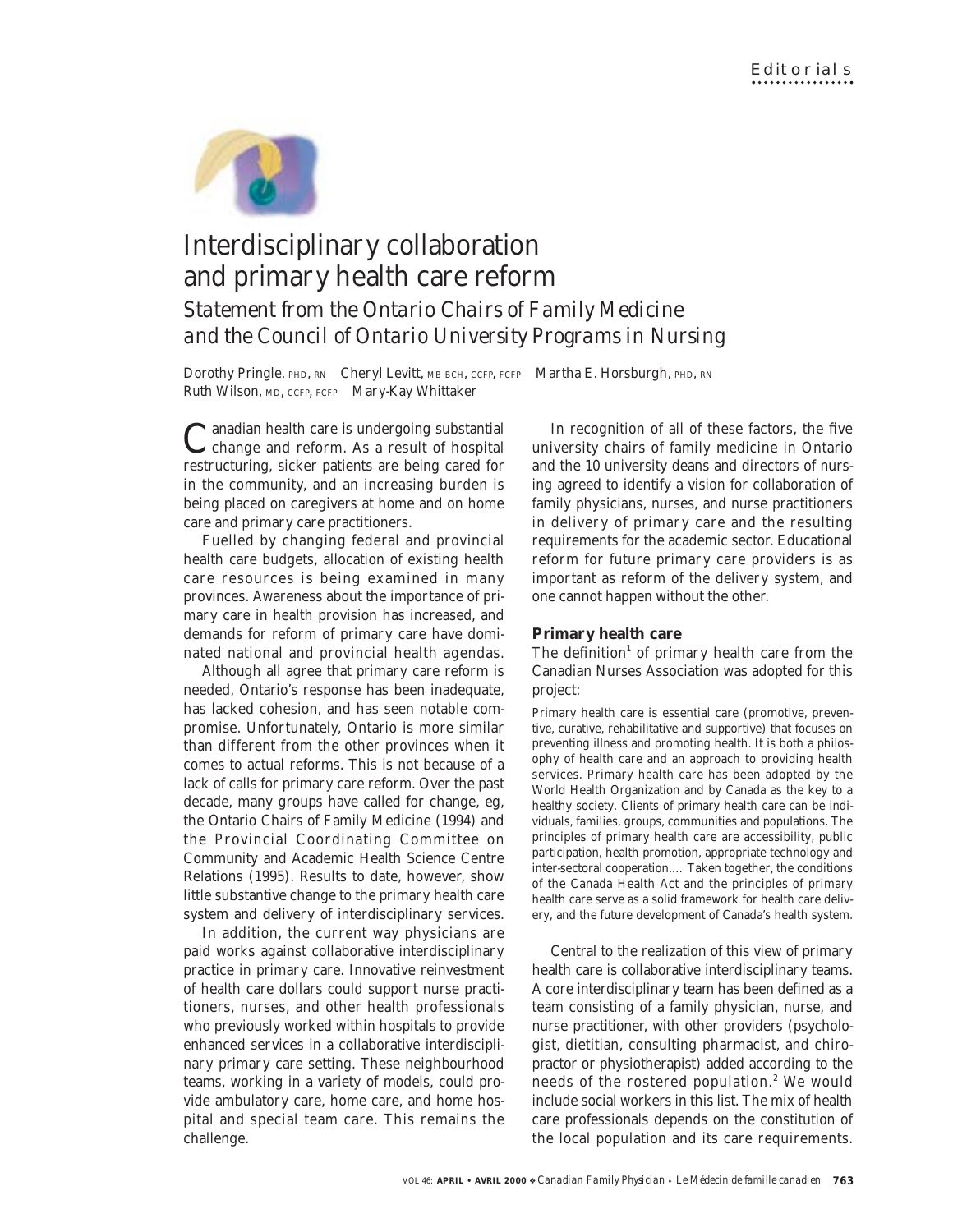Collaboration among team members ensures that patients have access to holistic and comprehensive primary care. Teams can make optimal use of their intellectual resources; team coordination and cohesiveness is maximized; specific professions gain their due level of recognition; and individual health care providers fulfil their optimal potential within their respective professions.<sup>3,4</sup> But how do we educate practitioners to collaborate in this way?

## **Educational issues**

The challenge to medicine and nursing in designing collaborative interdisciplinary educational programs is where, when, and what to teach and how to teach it. The current practice context and structure of educational programs are not conducive to implementing collaborative interdisciplinary educational models. Most universities are structured such that the different health sciences disciplines have their own faculties or schools. Each discipline has its own curriculum with its own unique sequencing and timing of content and clinical experiences, and each uses a somewhat different approach to supervising students' clinical experiences.

As well, students themselves bring a variety of knowledge and skills to their clinical studies; appropriate delivery and assessment of interdisciplinary education could be a problem. Similarly, difficulties arise when attempting to identify the stage of education at which integrating students from different programs would be most beneficial. Some programs have tried to bring together students in their first year of professional training, but the difference between student profiles can prevent effective integration. For example, nursing students are predominantly new to the university system whereas medical students have already spent a number of years at university and often hold one or more degrees.

Family physicians are educated in the five Ontario faculties of medicine or health sciences at McMaster University in Hamilton, the University of Ottawa, Queen's University in Kingston, the University of Toronto, and the University of Western Ontario in London. Nursing education programs reside in these five universities as well as in five other universities distributed across the province: Lakehead University in Thunder Bay, Laurentian University in Sudbury, Ryerson Polytechnic University in Toronto, the University of Windsor, and York University in Toronto. Primary care specialists in nursing are primary health care nurse practitioners who are educated

at the postbaccalaureate level in the same 10 universities that have nursing programs.

The current practice system fragments the education of health care professionals and does little to engender collaboration when students progress into the working environment. In general, students have never experienced the benefits of collaborative care. The challenge for the future is to reform the educational model in such a way that collaboration in the practice setting and enhanced delivery of primary health care occur naturally.

# **Education and collaborative practice for the future**

We need to focus now on new models of primary care collaborative practice and interdisciplinary education. From the practice perspective, a profound shift in thinking is required: primary care reform and reinvestment in the community should be looked at holistically, including the right type and mix of professionals to work in this sector and the infrastructure to support them. The success of interdisciplinary teams will depend on independent sources of funding, community buildings, and adequate neighbourhood resources.

Interdisciplinary education should be mandatory for all professional education programs before practice. The only way to truly engender integration and interdisciplinary primary care teams is if the educational models for teaching and clinical practice are integrated so that each professional becomes aware of the knowledge, skills, and attributes that colleagues of different disciplines bring with them. This level of awareness ensures that each team member values and respects the work of the others. Education delivered on this basis requires some degree of commonality of curriculum and learning objectives among the programs.

Primary care teaching centres that incorporate collaborative interdisciplinary team practices should be identified in the 10 Ontario communities in which nursing and nurse practitioner education occurs. They should be designated as teaching centres and might require infrastructure support similar to teaching hospitals, ie, teaching space; space for team meetings; offices for a range of health professionals; equipment, eg, computers; and accommodation for students. These centres should provide collaborative interdisciplinary education for family practice residents as a clinical elective and clinical education for nurses